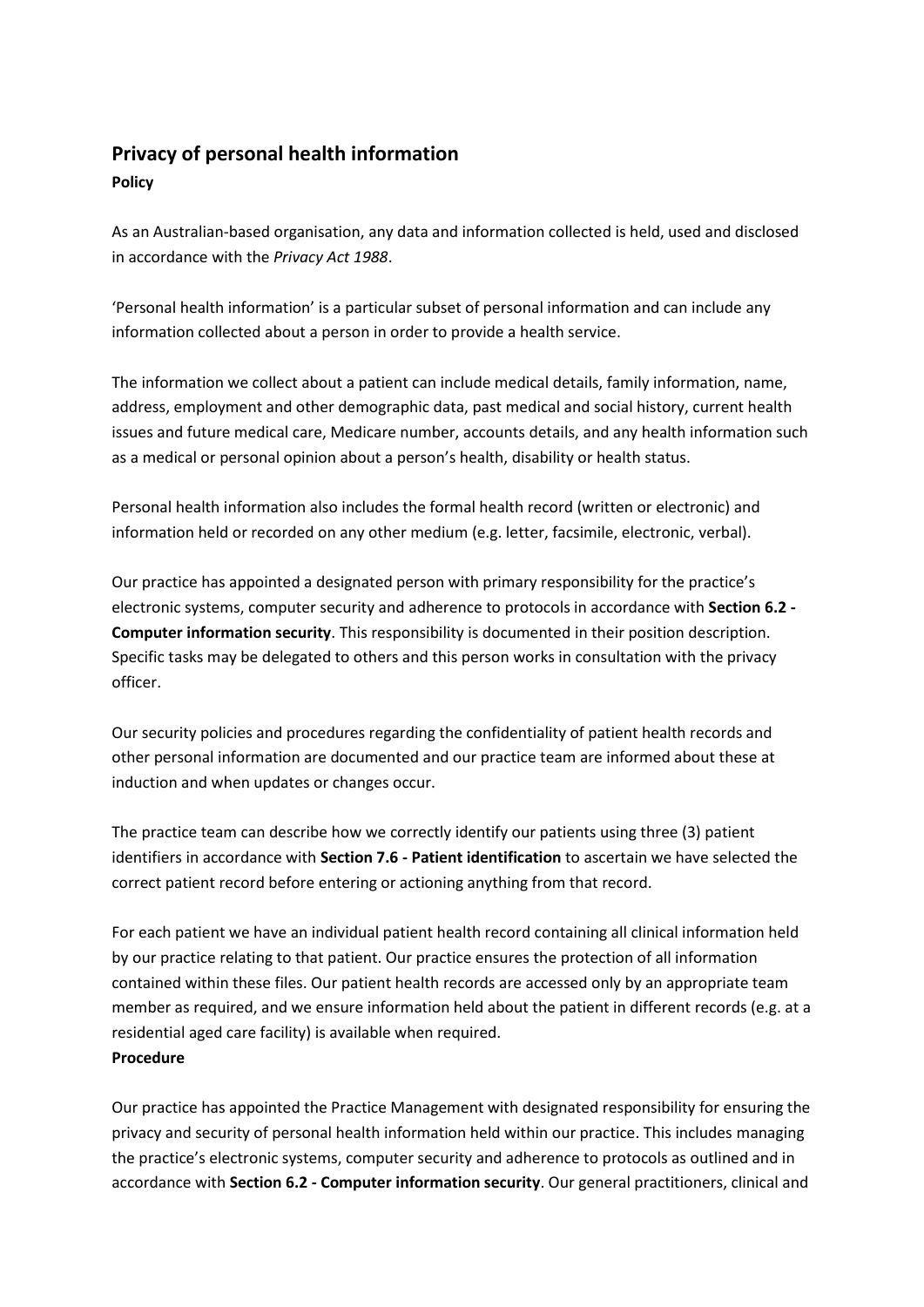allied health team members and all other staff and contractors associated with this practice have a responsibility to maintain the privacy of personal health information and related financial information; the privacy of this information is every patient's right.

The maintenance of privacy requires that any information regarding individual patients (including practice team members who may be patients) may not be disclosed either verbally, in writing or by copying it either at the practice or outside it, during or outside normal opening hours, except for strictly authorised use within the patient care context at the practice or as legally directed.

There are no degrees of privacy. All patient information must be considered private and confidential, even that which is seen or heard and therefore must not to be disclosed to family, friends, members of the practice team not involved in that patient's care, or any other people without the patient's approval.

Details about a person's medical history or other contextual information such as details of an appointment can sometimes still identify them, even if no name is attached to that information. This is still considered personal information and as such it must be protected in accordance with the *Privacy Act 1988*.

Any information given to unauthorised persons will result in disciplinary action and possible dismissal. Each member of our practice team is bound by a confidentiality agreement, which is signed upon commencement of working at our practice (refer to **Section 2.5 – Privacy and confidentiality obligations**).

The management of all practice computers and servers comply with the RACGP's *Computer and information security standards (CISS)* (2nd edition), and we have a sound backup system and a contingency plan to protect the practice from loss of data (refer to **Section 6.2 - Computer information security**).

Personal health information is kept where only those with authorisation can access it, and is kept out of view of and unable to be accessed by the public (i.e. not left exposed on the reception desk, in the waiting room or other public areas; or left unattended in consulting or treatment rooms). To minimise this risk, automated screensavers are activated on all computer screens.

Members of the practice team have different levels of access to patient personal health information as appropriate to their roles and, to maintain security all computer hardware and software passwords are kept confidential and are not disclosed to others (refer to **Section 6.2 - Computer information security**).

Any team members positioned in the practice common areas (e.g. reception and waiting areas) are made aware that conversations in these areas can often be overheard by patients and visitors and, therefore, they are to avoid discussing confidential and sensitive patient information in these areas.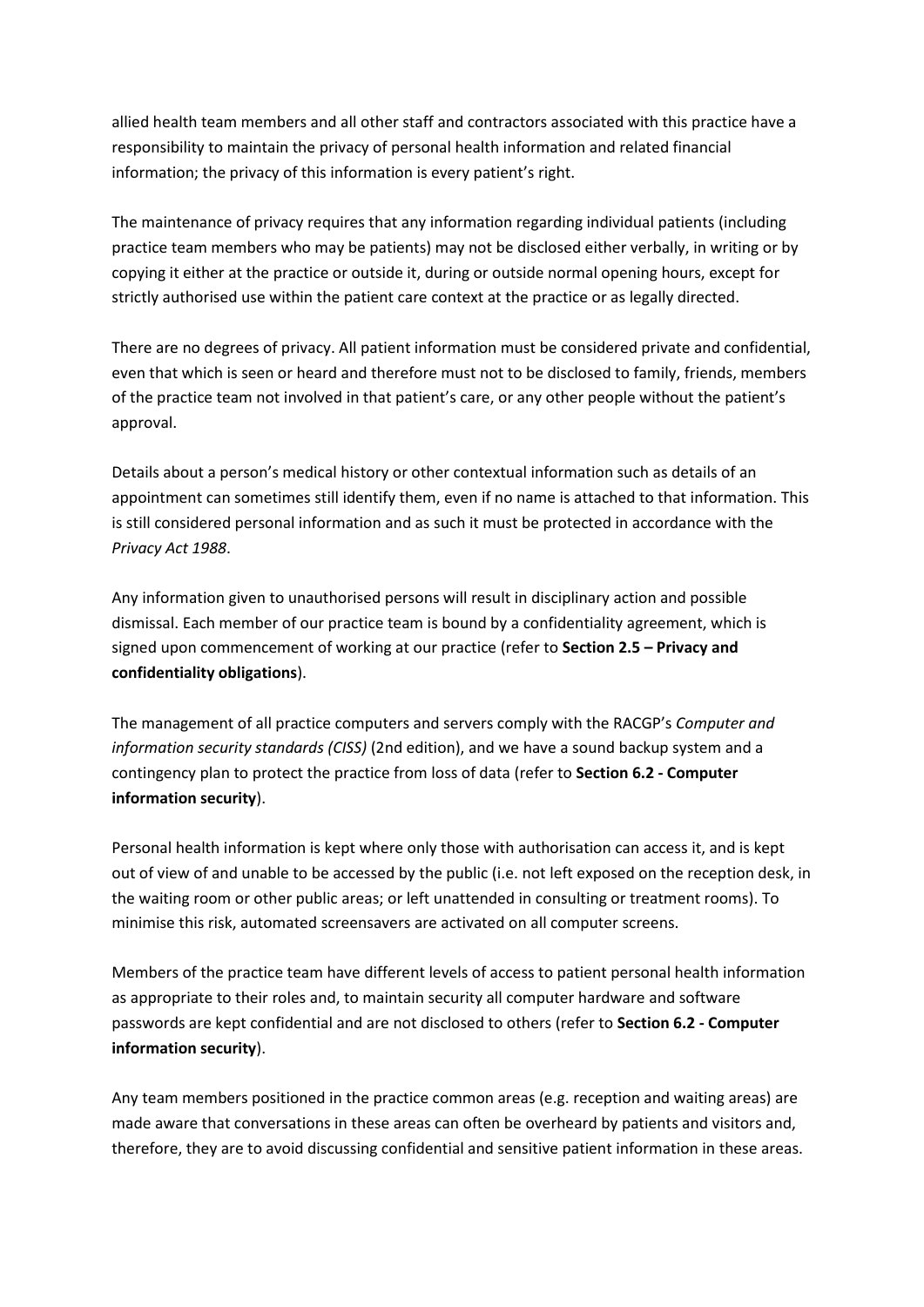Whenever sensitive documentation is to be discarded, our practice uses an appropriate method of destruction *shredding or security bin, reformatting computer drive, memory sticks etc.*

#### **Correspondence**

There are risks associated with electronic communication in that the information could be intercepted or read by someone other than the intended recipient*.* Email communications with other healthcare providers is undertaken securely through the use of encryption. Email communication with patients is discouraged; however, where initiated by the patient, the risks are communicated and patient consent is obtained.

Where patient information is sent by post, the use of secure postage or a courier service is determined on a case by case basis.

Incoming patient correspondence and diagnostic results are opened and viewed only by a designated practice team member.

Items for collection or postage are left in a secure area not in view of the public.

### **Facsimile**

Facsimile, printers and other electronic communication devices in the practice are located in areas that are only accessible to the general practitioners and other authorised team members. Faxing is point to point and will, therefore, usually only be transmitted to one location.

All facsimiles containing confidential information are sent only after ensuring the facsimile number dialled is the designated receiver before pressing 'Send'.

Details of confidential information sent by facsimile are recorded in a designated logbook which incorporates the date of transmission, patient name, description of the contents and the designated receiver (name and facsimile number).

A copy of the transmission report produced by the facsimile is kept as evidence that the facsimile was successfully transmitted, and as evidence the information was sent to the correct facsimile number.

Facsimiles received are managed according to incoming correspondence protocols.

The words 'Confidential' are to be recorded on the header of the facsimile coversheet and a facsimile disclaimer notice at the bottom of all outgoing facsimiles affiliated with the practice.

The following are the details of the practice's facsimile disclaimer notice.

Breach of confidentiality & accidental breach of confidentiality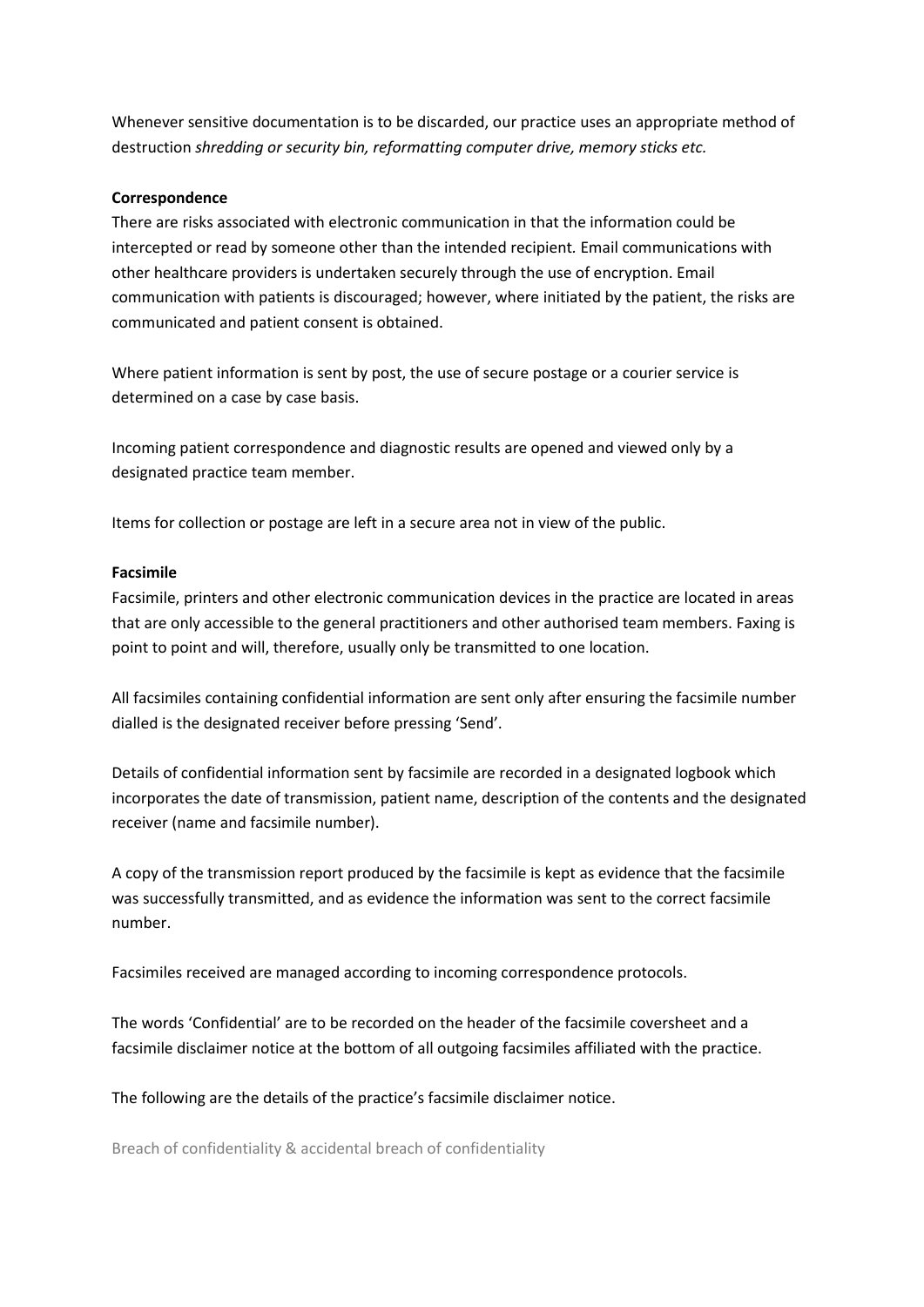This email and any files transmitted with it are confidential and intended solely for the use of the individual or entity to whom they are addressed. If you have received this email in error, please notify the system manager. This message contains confidential information and is intended only for the individual named. If you are not the named addressee you should not disseminate, distribute or copy this e-mail. Please notify the sender immediately by e-mail if you have received this e-mail by mistake and delete this e-mail from your system. If you are not the intended recipient you are notified that disclosing, copying, distributing or taking any action in reliance on the contents of this information is strictly prohibited.

#### **Patient consultations**

Patient privacy and security of information is maximised during consultations by closing the consulting room doors. When the consulting, treatment room or administration office doors are closed, practice team members must ensure they knock and wait for a response prior to entering.

Where locks are present on individual rooms, these should not be engaged except when the room is not in use.

It is the general practitioner/healthcare team member's responsibility to ensure that prescription paper, patient health records and related personal information is kept secure if they leave their room during a consultation or treatment, or whenever they are not in attendance in the consulting/treatment room.

#### **Patient health records**

The physical health records and related information created and maintained for the continuing management of each patient are the property of this practice. This information is deemed a personal health record and while the patient does not have ownership of the record, he/she has the right to access under the provisions of the *Privacy Act 1988*. Requests for access to a patient's health record will be acted upon only if the request is received in written format.

Both active and inactive patient health records are kept and stored securely.

A patient health record stored electronic in Medical Software

Our practice is considered paperless and has systems in place to protect the privacy, security, quality and integrity of the personal health information held electronically. Appropriate staff members are trained in computer security policies and procedures.

Members of the practice team have different levels of access to personal patient health information as appropriate to their roles and to maintain security all computer hardware and software passwords are kept confidential and are not disclosed to others (refer to **Section 6.2 - Computer information security**).